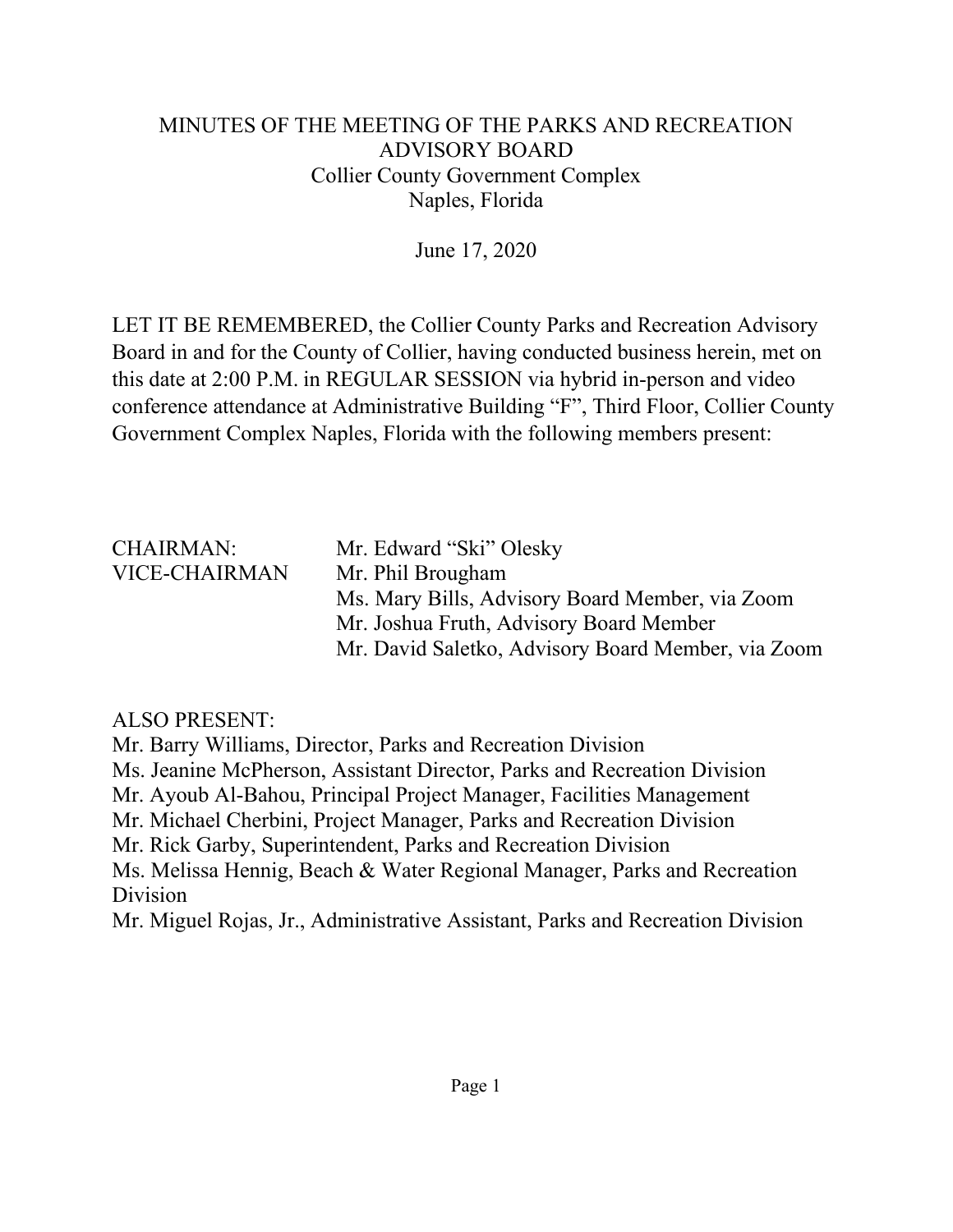#### **I. Call to Order**

#### **II. Pledge of Allegiance and Invocation**

The Pledge of Allegiance was recited, and a moment of silence observed.

#### **III. Approval of the Agenda**

It was noted by Mr. Williams that the meeting had been publicly noticed online as a "hybrid" meeting, with several options for participation, including videoconference, teleconference, or in-person participation.

*Ms. Bills entered a motion to approve the June 17, 2020 meeting agenda. Mr. Brougham seconded the motion. All members were in favor. The motion was carried.* 

#### **IV. Approval of Meeting Minutes**

**+**A request was made for correction of the February 19, 2020 meeting location on the minutes.

*Ms. Bills entered a motion to approve the February 19, 2020 meeting minutes, with the noted correction. The motion was seconded by Mr. Brougham. All members were in favor. The motion was carried.* 

#### **V. Public/Board Comments**

+There were no comments from members of the public. +There were no additional comments from members of the Advisory Board.

## **VI. Capital Projects Update**

**+Big Corkscrew Island Regional Park (BCIRP):** Phase I construction remains on schedule, with the northern portion scheduled for opening early November 2020 and the southern portion in July 2021. Design of Phase II site work is at approximately 90% completion, with work scheduled to begin in late November 2021. Approval has been given by the County Manager for design of the gymnasium to commence, with eventual public meetings planned to solicit community feedback regarding amenities desired to be included within this structure. Phase II construction includes reclamation of a portion of the lake for accommodation of four college-sized softball fields, construction of a roadway connecting the park and Oil Well Road, kayak/canoe launch area, as well as a recreation complex, which is planned to include basketball courts and a fitness center. Cash flow assistance for the project is planned via impact fees derived from the discretionary sales surtax. Funds were recently requested of the Board of County Commissioners (BCC) for the operation of BCIRP, with unanimous approval of the operating budget as presented. The operating budget includes hiring four staff members in the current fiscal year; two Parks staff members in preparation for Phase I (north) delivery scheduled in November 2020, as well as two maintenance staff positions planned to be filled August/September 2021.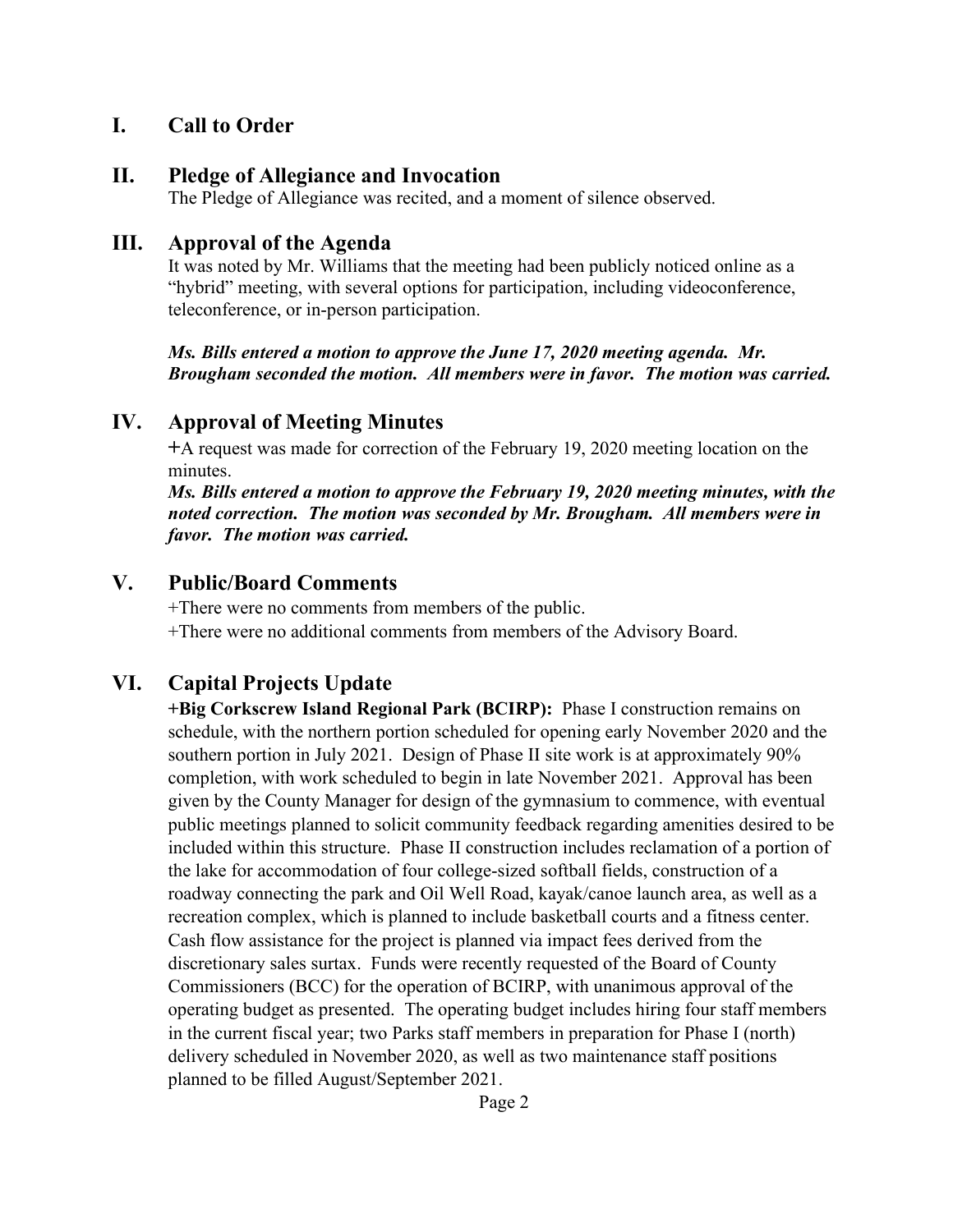Additional staff will be brought on board upon Phase I completion in July 2021.

**+Clam Pass Boardwalk Repair:** Phase I of the project was accelerated during beach closures due to coronavirus, with work begun on bathroom renovations and expansion. The project is scheduled for completion in July 2020. Phase II construction is planned to commence in August 2020 for boardwalk repair.

**+East Naples Community Park (ENCP):** A meeting was held with stakeholders and Jacobs Engineering regarding construction of the Welcome Center. Conceptual design is underway, with full permits in place. The project continues, however was temporarily slowed due to exploration of potential impacts from the coronavirus. Restrooms and two concession areas are planned for food, beverages, and product sales. Mr. Brougham requested the involvement of PARAB, as well as the community during the design phase of the Welcome Center. Mr. Williams concurred and will share the initial conceptual design at the next PARAB meeting.

## **VII. New Business**

## **a. Accreditation – Ms. McPherson**

The Collier County Parks and Recreation Division recently underwent a rigorous accreditation process, which is required every five years. Ms. McPherson managed the extensive preparation for the accreditation process, which included an assessment by three members of the Commission for Accreditation of Park and Recreation Agencies (CAPRA). A virtual assessment was completed by CAPRA staff, rather than the usual onsite visit due to restrictions related to the coronavirus. Preliminary results indicate that all 151 required standards were met, with no areas of general concern identified. It was noted that only 20%-25% of accredited agencies meet all 151 standards.

The hard work and team effort of Parks staff in preparation for the review was acknowledged, with the Collier Parks and Recreation Division being one of only 172 fully accredited Park agencies, out of 10,000 nationwide. Ms. McPherson also acknowledged the assistance of multiple County agencies during preparation for the accreditation process, including Human Resources, Planning, Facilities Management, and Risk Management. Mr. Fruth inquired as to public awareness of this accomplishment. Ms. McPherson noted that more could be done in this regard. Mr. Brougham concurred and suggested a recommendation may be made by PARAB for formal recognition by the BCC of the re-accreditation. Mr. Williams stated that a final decision and announcement of re-accreditation is typically made at the annual National Recreation and Parks Association Conference, however concurred that recognition by the BCC could be sought following the formal announcement.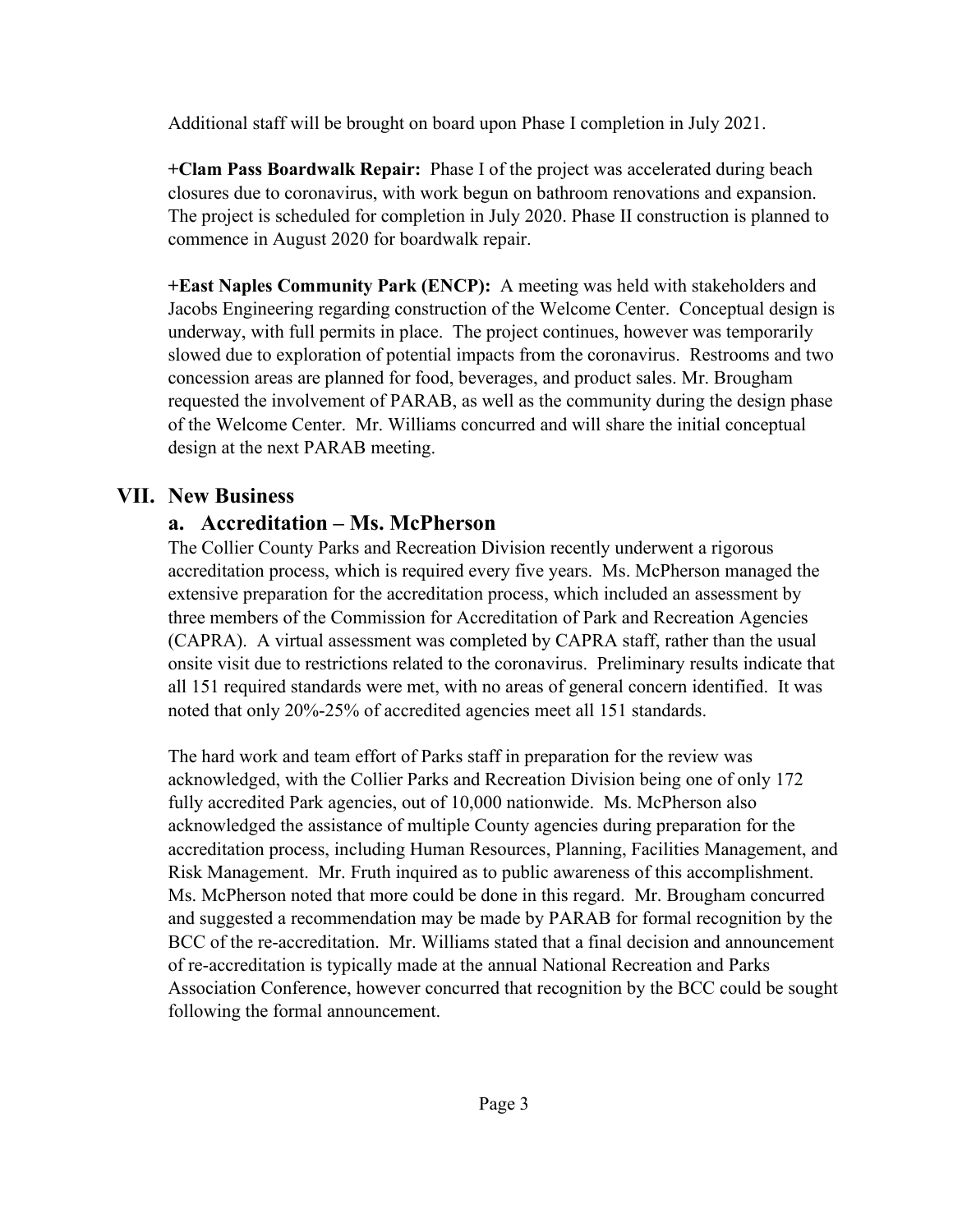#### **b. Sun-N-Fun Repairs**

Staff discussions have been had regarding the use of debt service to address multiple deferred maintenance issues, which includes renovation of the Sun-N-Fun Lagoon, now in its  $14<sup>th</sup>$  year. The water park is currently closed based on the recommendation by the State, and the National Recreation and Parks Association in response to the coronavirus pandemic. Repairs at the park are being expedited during this time, in coordination with Facilities Management, however with a larger plan to capitalize on extended park closure to perform a complete remodel and renovation. The initial project of replacement of the bridge over the Lazy River will be presented to the BCC at the June 2020 meeting. The current plan is for park closure through Memorial Day 2021 to allow for completion of all repairs/renovation, with a relaunch of the facility at that time. The three County community pools will remain open during the time of Sun-n-Fun Park closure to ensure adequate aquatic facilities within the community. Following Sun-n-Fun reopening in the summer of 2021, and with the anticipated availability of the aquatic center at Big Corkscrew Island Regional Park, the Immokalee Sports Complex Aquatic Center and the Golden Gate Community Park pools will close for remodeling. The design for resurfacing of the activity pool at the Golden Gate Community Park is currently being finalized, with construction planned to begin in Fall 2020. Potential new aquatic features, renovation costs, and marketing strategies of the improved facilities were discussed. Strategies for project assessment, permitting, and funding are under consideration to ensure project timelines are met, without delay. Debt repayment of the multiple renovations are planned from 306 funds which are allocated on a yearly basis.

## **c. COVID-19 Update**

Mr. Williams noted that plans for reopening began almost immediately following necessary park closures due to the coronavirus pandemic, with Parks Staff participation in twice weekly conference calls with community stakeholders, monitoring of CDC and National Recreation and Park Association recommendations related to park facilities, as well as ongoing discussions with colleagues in Lee County, Cities of Naples, Marco Island, and Bonita Springs. Social distancing, sanitization, and education related to handwashing and wearing masks are all integral components of the reopening plan. Facilities are being gradually reopened in consultation and direction from the County Manager, whose authority was granted by the BCC in response to the State of Emergency.

+**Beaches**: Parks staff were onsite to provide education/information to the public at county beaches during beach closure and the subsequent time of restricted use. The previous restriction which required beach parking stickers at both City and County beaches has now been lifted. Beach parking stickers may be purchased at County aquatic facilities, including the Sun-n-Fun ticket office, Eagle Lakes Aquatic Center, Immokalee South Park, and the Golden Gate Community Park, as well as several local libraries and Collier County Tax Collector offices.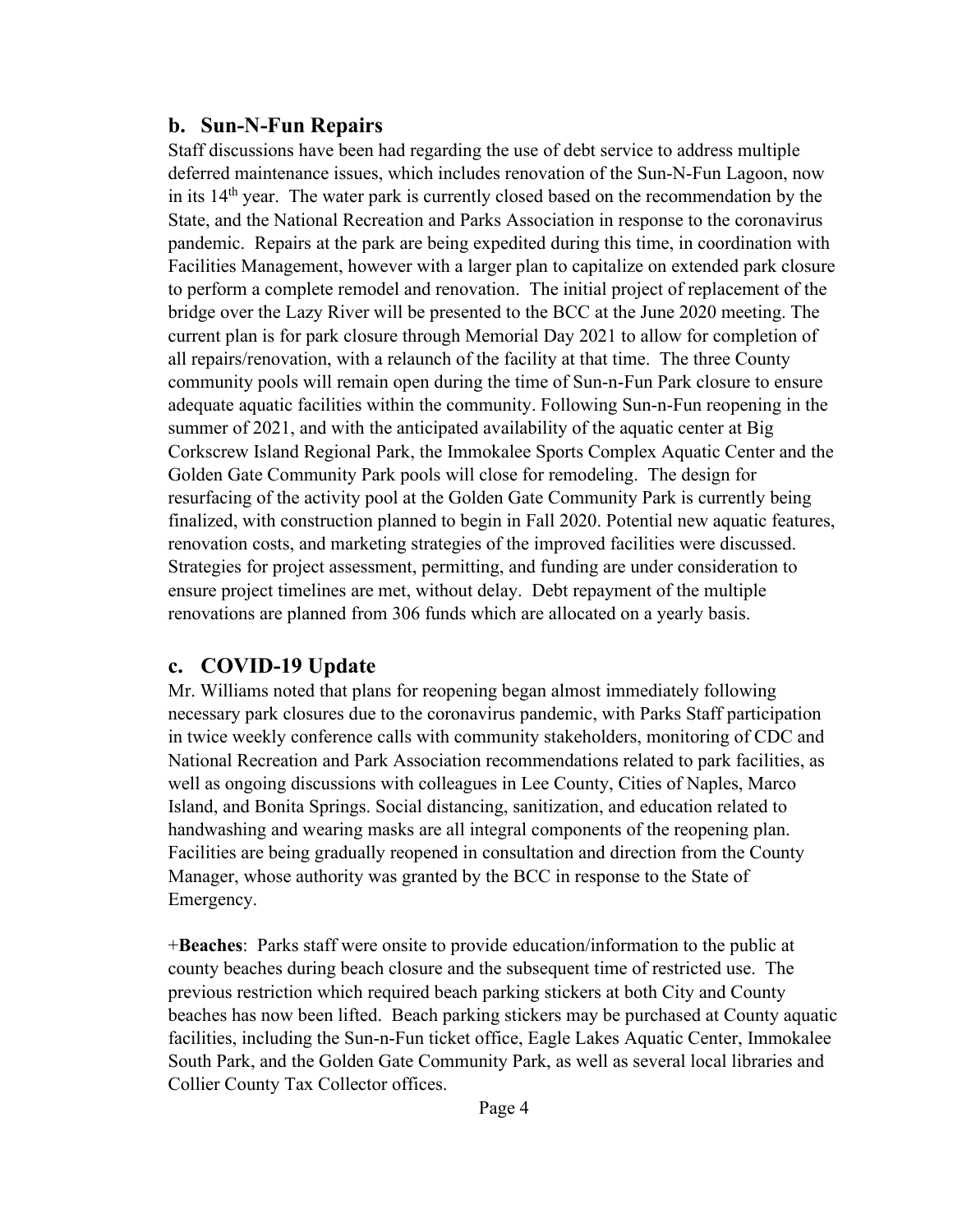Daily parking passes will also be available for purchase at each beach park facility.

The City of Naples Pier has reopened, with a plan to remove the restriction which disallows fishing.

The most recent Governor's Executive Order for the next phase of State reopening allows for groups of up to 50 people to congregate, which allows sports teams to reconvene on athletic fields. Signage posted throughout parks encourages compliance with CDC recommended guidelines.

+**Park green spaces and boat ramps** have remained open throughout the health crisis, which facilitated biking, running, walking, and picnic activities while maintaining CDC guidelines.

+**Park Fitness Centers** have reopened, accepting registered members, as well as walkins, with strict protocols established. Periodic cleaning is done throughout the day and with a limited number of people admitted at a time.

+**Park pools** are open, with restrictions on the number of people allowed on deck, based on square footage and the ability to maintain social distancing. Initial feedback indicates that there are some pools with a higher public demand than may be accommodated at this point, however potentially increasing capacity as allowable in the near future.

+**In-door gymnasiums** will be limited to summer camp recreation only, however with public requests for use by outside users under consideration.

+**Park Community Centers and playgrounds** will be made available for summer camp recreational use only, Monday through Friday, through August 7, 2020. Weekend use by the public, Saturday and Sunday, is planned to begin on June 24, 2020.

The four Park Community Centers which were previously open for beach park sticker distribution will now be closed to the public through August 7. Consideration will be given for reopening Community Centers to the public after August 7, potentially with regular programming, including fitness classes, room rentals, etc.

The CDC has revised their most recent direction regarding public use of playgrounds and are now advising careful reopening. Staff has prepared a plan for playground reopening for public use, which will be presented to the BCC at the June 2020 meeting. Systematic sanitization of the playgrounds is planned. Signage encouraging CDC recommended guidelines will be clearly posted. Pending BCC approval of the plan, playgrounds are targeted for public use beginning June 24, 2020. Playgrounds which are associated with Community Centers will reopen for public use after the completion of summer camps, beginning August 8, 2020. Playgrounds in Immokalee will remain closed, pending a better understanding of the COVID infection rate at that location.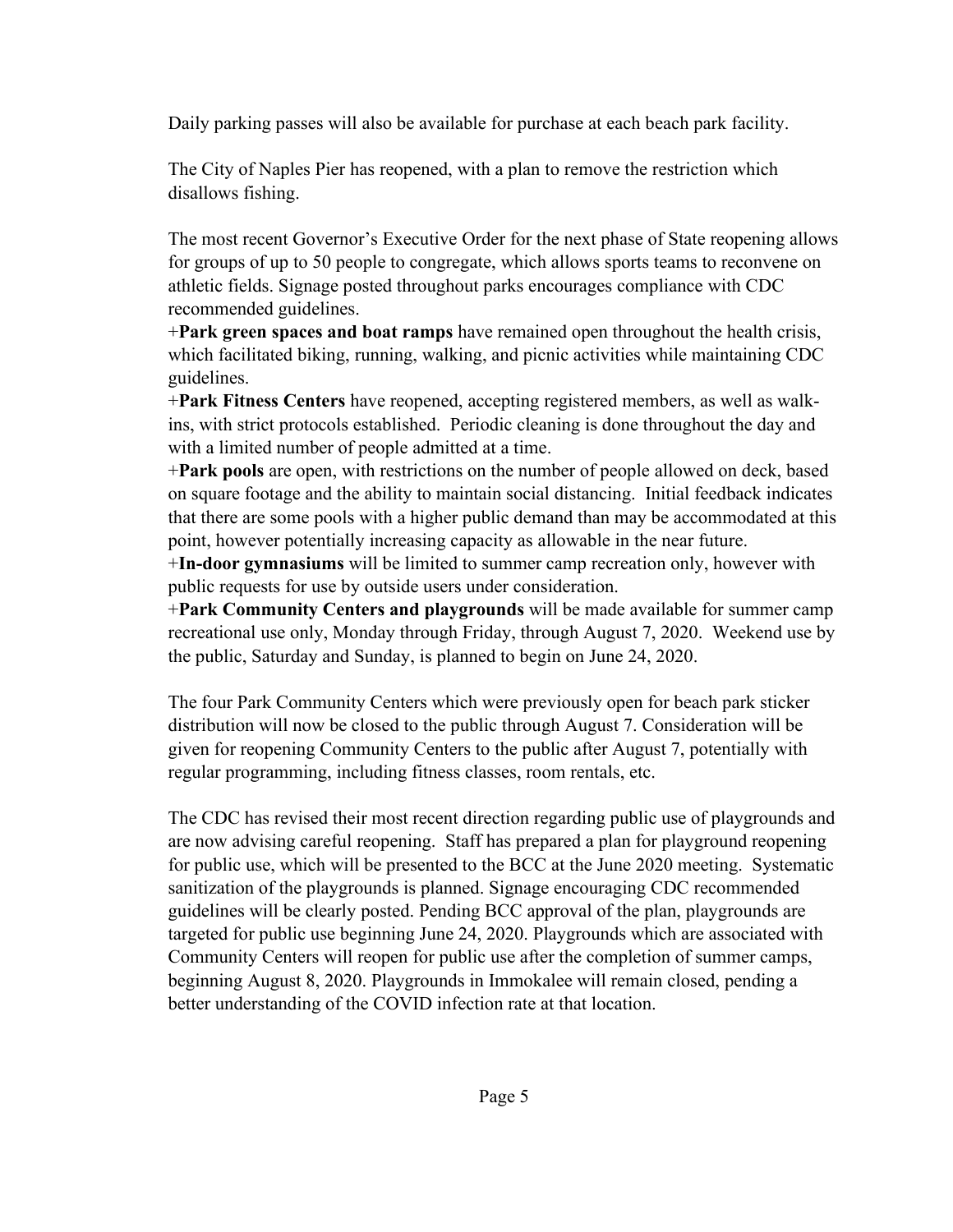+**Reservations** for outdoor field and pavilion use are being accepted, however no indoor room reservations will be accepted during summer camp.

It was noted that requests have been received from Youth Sports organizations to resume play. Sports Leagues and Tournaments are required to submit COVID protection plans, with field play allowable as agreements are established.

#### **d. Summer Camp Update**

After much consideration, a decision was made to move forward with summer camp. Careful planning of safety protocols has been done, including a significant reduction in the number of total attendees, as well as the number of children allowed within each class. It was noted that the Department of Family and Children maximum ratio of children per counselor is 1:25, with the Parks goal of 1:18. However, due to the coronavirus outbreak, the ratio of children per counselor has been reduced further to a 1:9 ratio. Camp hours have been reduced to 9:00 a.m. to 4:30 p.m. Weekly registration has been disallowed, now requiring a commitment for attendance through the summer. Social distancing practices will be observed as best as possible. Prior to entering the building, both Staff and children are prescreened each morning with a temperature check and asked CDC recommended health questions related to possible COVID exposures. Staff are required to wear a mask while indoors, with the children provided masks and encouraged to wear them indoors as well. Field trips have been cancelled due to issues related to issues of ensuring adequate social distancing during transport. Specialty camps, which are run by outside vendors, will not be offered this summer due to the need for additional space to allow for adequate social distancing of sports camps, middle school camps, and low-ratio elementary camps. Routine cleaning is carried out throughout the day. Each group carries hand sanitizer, as well as has access to hand sanitization stations set up throughout the building. Individually packaged sets of arts and crafts supplies are being utilized this summer. Staff has been fully trained on all safety protocols.

Mr. Brougham inquired as to whether the BCC has been made aware of budgetary impacts related to COVID safety protocols. Mr. Williams stated that expenses were cut early on, including furloughing job bankers for approximately one month, and with some savings realized in facilities costs, for example, with a reduction in electricity costs. The FY21 budget which will be presented to the BCC will include revenue impacts for the Parks Division. Mr. Brougham suggested possible consideration of building capacity when planning future Parks structures.

#### **e. Tigertail Beach Grant**

A recommendation was being sought of PARAB for approval of a Tourist Development Council (TDC) Grant Application in the amount of \$123K for costs associated with the addition of a restroom facility at TigerTail Beach.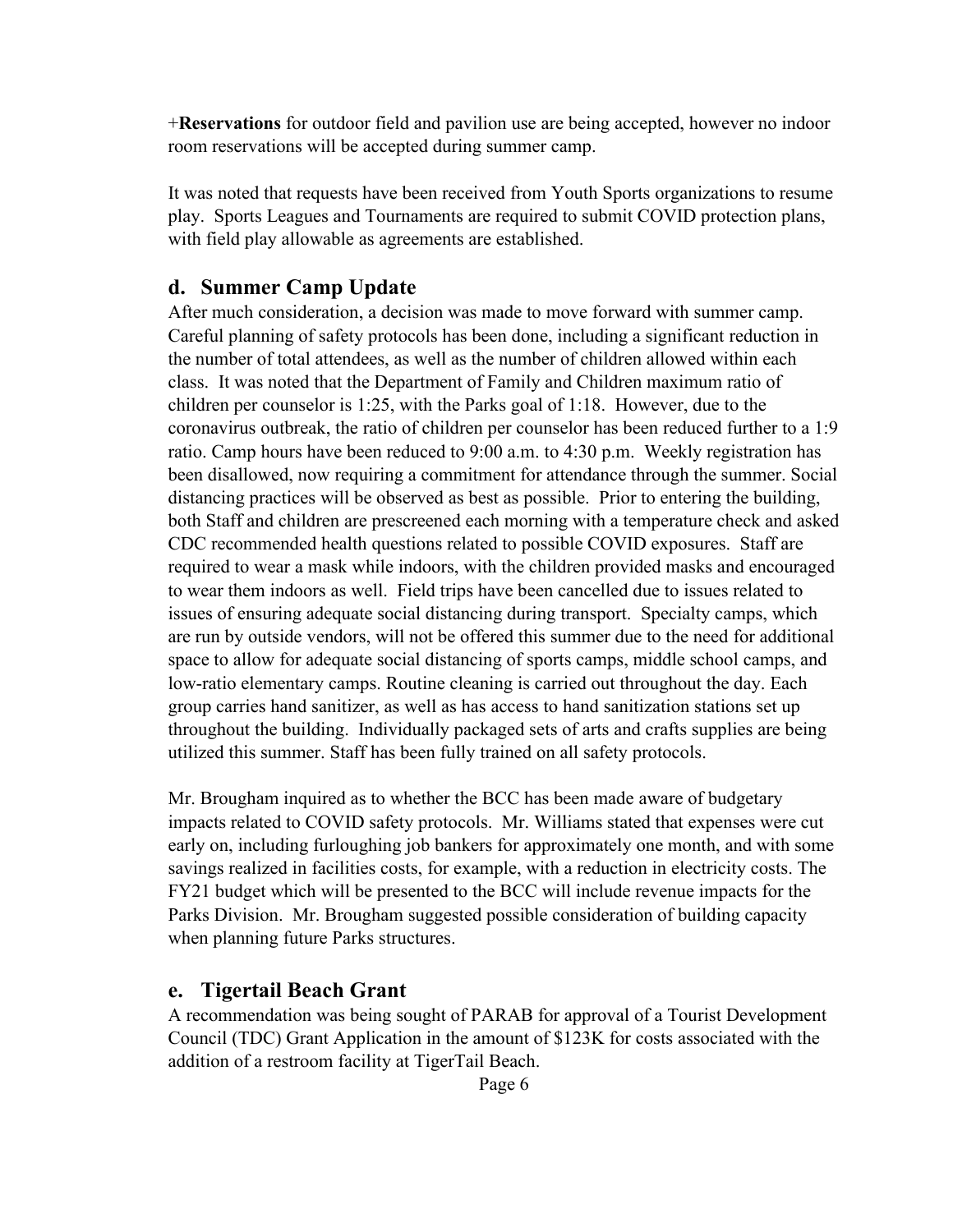Design and permitting is complete. Bids for the project returned higher than anticipated, with a decision made to purchase a prefabricated ADA compliant restroom structure directly from the supplier. The grant is being requested for additional costs associated with construction and installation of the restroom.

*Mr. Brougham entered a motion to approve the Tourist Development Council Grant Application for Beach Park Facilities in the amount of \$123,000 for the addition of a restroom facility at TigerTail Beach, which will promote tourism at this location. Mr. Fruth seconded the motion. All members were in favor. The motion was carried.* 

## **f. Concessionaire Amendment**

A recommendation was brought before the BCC at the June 9, 2020 meeting to waive contractual payment obligations for Parks and Recreation concessionaires, from March 1 through May 31, 2020, due to the coronavirus pandemic. An amendment to Agreement #19-7559 was included, to allow Zack's Food Cart Ministry, concessionaire, to sell alcohol at Barefoot Beach. The recommendation was approved by the BCC at the June meeting and a retroactive approval was now being sought of PARAB to allow the sale of alcohol at Barefoot Beach by this concessionaire. All Parks Division requirements pertaining to alcohol sales must be met, with alcohol consumption allowable only on the deck of the concession area. Mr. Olesky expressed concern at potential liability related to overindulgence. Mr. Williams noted no awareness of previous incidents related to overconsumption of alcohol at Parks locations and clarified that concessionaires are required to follow a State protocol regarding serving alcohol, including ensuring age compliance and avoidance of overindulgence. The Parks contract management system monitors compliance with these measures as well. Educational signage informing patrons to consume alcohol within the concessionaire perimeter are clearly posted. If, in the event an escalation did occur, involvement by a Park Ranger and/or the Collier County Sheriff's Office could occur.

*Ms. Bills entered a motion to approve the First Amendment to Agreement #19-7559 for Barefoot Beach Concessionaire, Zack's Food Cart Ministry Catering, Inc., to allow for the sale of alcohol at Barefoot Beach. Mr. Fruth seconded the motion. All members were in favor. The motion was carried.* 

#### **VIII. Old Business**

#### **a. Big Corkscrew Island Regional Park Update**

Please see the previous discussion in Capital Projects Update, Item VI, as above.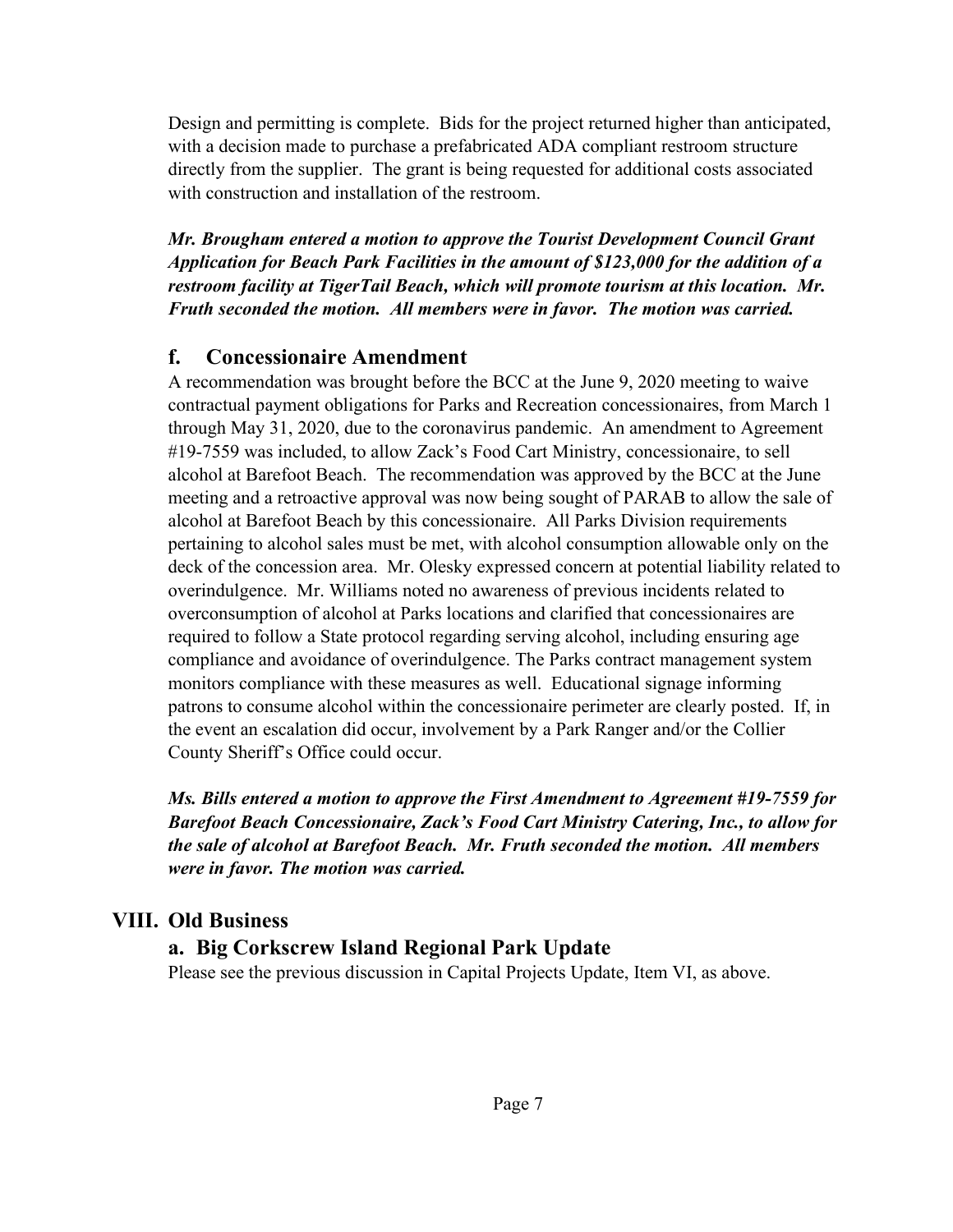#### **b. Immokalee Ballfields**

Staff discussions have been had regarding issues and concerns expressed by representatives of a competitive softball team who utilize the Immokalee ballfields. PARAB member, Ms. Daphne Saunders, personally met with members of the group to gain better insight into these issues. Parks Staff subsequently met with School District Cabinet Member, Mr. Mark Rouleau, to discuss the stated concerns. Mr. Rouleau graciously agreed to contact the maintenance team at Immokalee High School to discuss field maintenance, as per the existing agreement. Unfortunately, this discussion has been temporarily tabled due to COVID-19. Mr. Rouleau has confirmed his intent to move forward when conditions allow. Mr. Brougham expressed understanding, but also frustration for the delay in resolution. Mr. Fruth noted that summer was the ideal time for field maintenance, while school is not in session. Mr. Williams concurred and stated that the goal was for the fields to be made ready for Fall play and noted a willingness for Parks Staff to work with the School District in seeking a resolution. This item will remain on the PARAB agenda until a resolution is reached, with updates provided as they are made available.

#### **c. Pickleball Update**

A previous request by the pickleball concessionaire for a fee increase has been withdrawn, following community feedback received during discussion of the item at a Board of County Commissioner meeting. The current fee schedule will therefore be maintained, and the fee increase request will not be advanced at this time.

## **d. Donna Fiala Eagle Lakes Community Park Dedication**

The planned renaming ceremony of the Eagle Lakes Community Park which was scheduled in April 2020 was canceled due to COVID-19. This event has been rescheduled for Thursday, November 5, 2020, at 10:00 a.m.

## **IX. 311**

Mr. Williams acknowledged an increase in Park related 311 calls over the last several months. The benefits of utilizing the system for accountability in resolution of issues was noted. PARAB members were encouraged to continue to utilize the 311 system to report issues and concerns.

# **X. Director's Highlights**

+The Grand Opening of the new Paradise Coast Sports Complex is scheduled for July 4, 2020. Mr. Williams remarked upon the world class design and facilities, and its positive impact on tourism and local play. Mr. Fruth concurred and stated that the first scheduled event is on July 8, 2020, which will bring 800 athletes to the facility for a football showcase, which is a national level event.